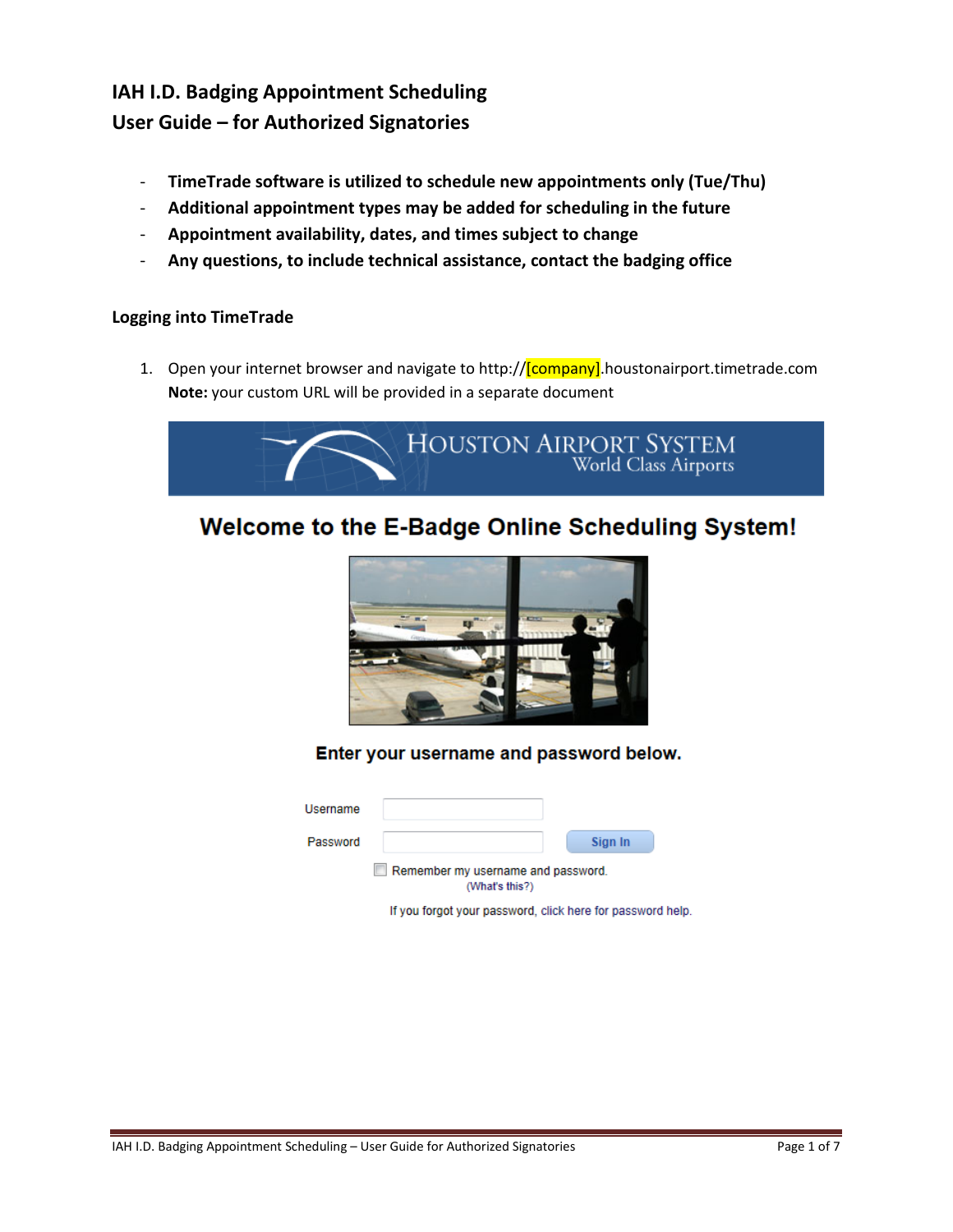2. Enter Username and Password and click **Sign In**

| Username |         |
|----------|---------|
| Password | Sign In |

**Note:** your user/password will be provided in a separate document

3. Important tabs/menus:

| <b>Make Appointments</b>                                          | <b>Manage Appointments</b>                                                   | <b>Badge Holders</b> | <b>Reports</b> | <b>My Account</b> |
|-------------------------------------------------------------------|------------------------------------------------------------------------------|----------------------|----------------|-------------------|
| <b>Appointment Options   Sign Out</b>                             |                                                                              |                      |                |                   |
| Choose appointment options                                        |                                                                              |                      |                |                   |
| Location<br>$-$ Select Option $  -$                               | Appointment Type<br>$-$ Select Option $ \rightarrow$                         |                      |                |                   |
| No badge holder selected Select Badge Holder<br>    All durations |                                                                              |                      |                |                   |
|                                                                   | Click on any white cell to choose a date and start time for this appointment |                      |                |                   |

| Make Appointments   | -Schedule new appointment                 |
|---------------------|-------------------------------------------|
|                     | -Set location/appointment type filter     |
| Manage Appointments | -View/Change/Cancel existing appointments |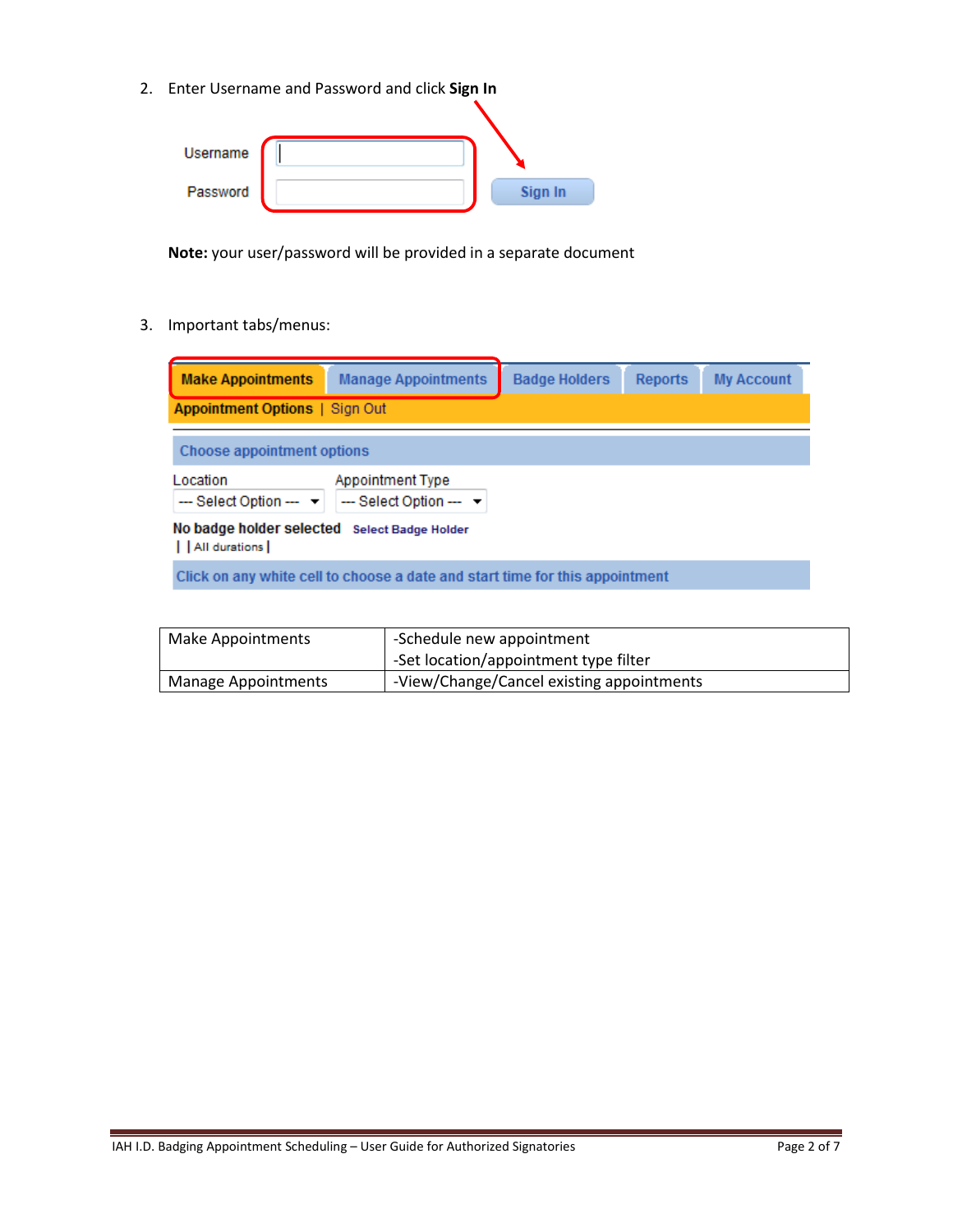1. From the **Make Appointments** tab, select *Appointment Type* "1. New Badge – fingerprints" (or "2. New Badge – no fingerprints required" if regulated airline)

|                               | <b>Appointment Options   Sign Sut</b> |     |                                                                                                                      |                     |     |     |                                                                                                 |
|-------------------------------|---------------------------------------|-----|----------------------------------------------------------------------------------------------------------------------|---------------------|-----|-----|-------------------------------------------------------------------------------------------------|
|                               | <b>Choose appointment options</b>     |     |                                                                                                                      |                     |     |     |                                                                                                 |
| Location<br><b>Terminal A</b> |                                       | ▼   | Appointment Type<br>1. New Badge - fingerprints                                                                      |                     |     |     |                                                                                                 |
|                               |                                       |     | No badge holder selected Select Badge Holder<br>Terminal A   1. New Badge - fingerprints   30 minutes   Any Resource |                     |     |     |                                                                                                 |
|                               | <b>Explore availability</b>           |     |                                                                                                                      |                     |     |     |                                                                                                 |
|                               |                                       |     |                                                                                                                      |                     |     |     | Indicate the desired time of day to search, then use the calendar to find available dates.      |
|                               |                                       |     |                                                                                                                      |                     |     |     | Look for times throughout the day $\mathbf{v}$ click on any white cell to show available times) |
| Sun                           | March 2013 ⊟⊞ r <sup>31</sup><br>Mon  | Tue | Wed                                                                                                                  | Today<br><b>Thu</b> | Fri | Sat |                                                                                                 |
|                               |                                       |     |                                                                                                                      |                     | 1   | 2   |                                                                                                 |
| з.                            | 4                                     | 5   | 6                                                                                                                    | 7                   | 8   | 9   |                                                                                                 |
| 10                            | 11                                    | 12  | 13                                                                                                                   | 14                  | 15  | 16  |                                                                                                 |
| 17                            | 18                                    | 19  | 20                                                                                                                   | 21                  | 22  | 23  |                                                                                                 |
| 24                            | 25                                    | 26  | 27                                                                                                                   | 28                  | 29  | 30  |                                                                                                 |
| 31                            |                                       |     |                                                                                                                      |                     |     |     |                                                                                                 |

2. Choose an available date for appointment

**Note:** Days greyed out are not available. Can only schedule appointments up to (2) weeks in advance. Can advance to the next month if needed by clicking the +/- buttons next to the month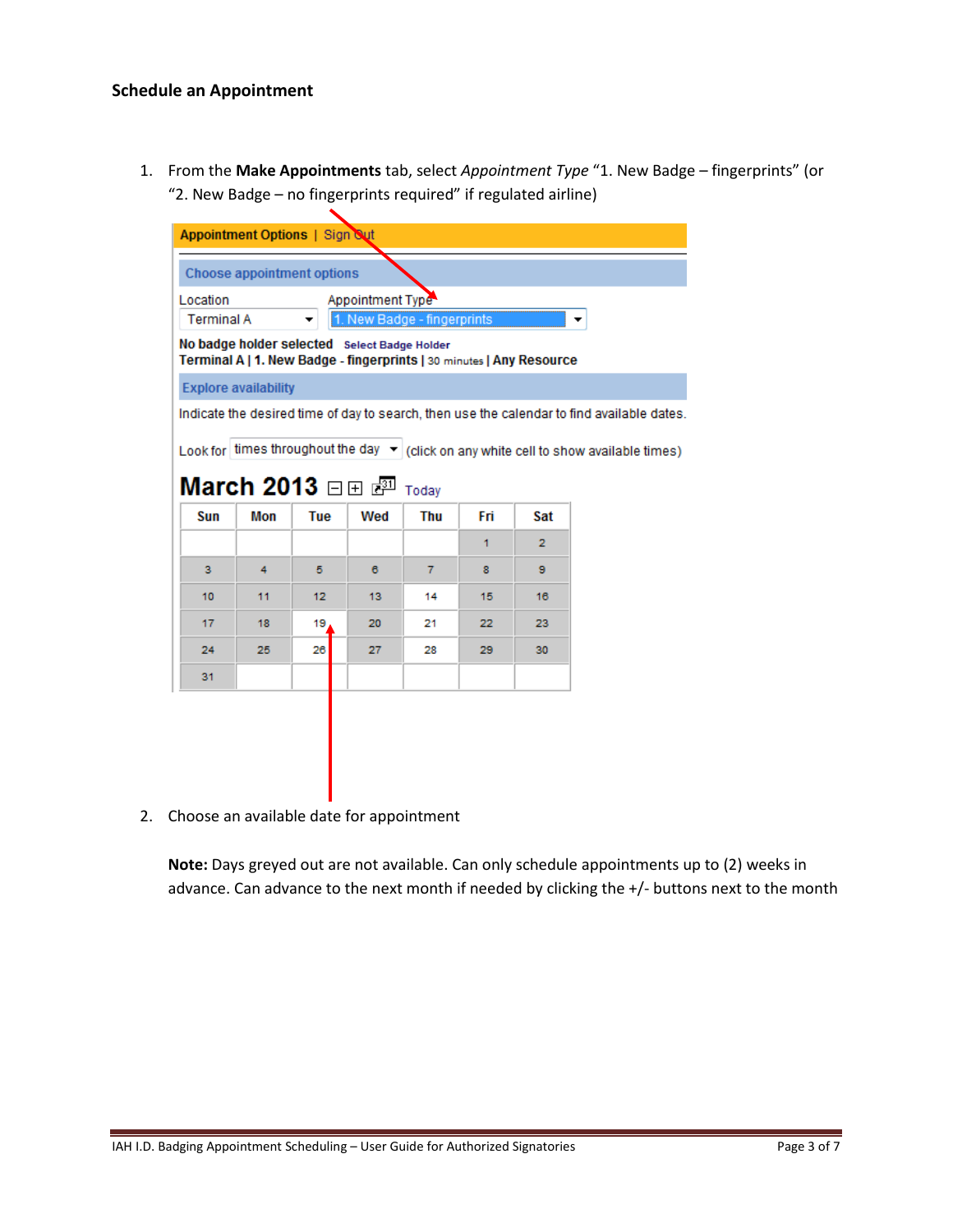3. Select any available appointment time

### **Appointment availability**

Choose a time for this appointment, or check availability for another date.

| Tuesday, March 19, 2013 |               |  |  |  |
|-------------------------|---------------|--|--|--|
| 6:45AM                  | <b>Select</b> |  |  |  |
| 7:00AM                  | <b>Select</b> |  |  |  |
| 7:15AM                  | Select        |  |  |  |
| 7:30AM                  | Select        |  |  |  |
| 7:45AM                  | Select        |  |  |  |
| 8:00AM                  | Select        |  |  |  |
| 8:15AM                  | <b>Select</b> |  |  |  |
| 8:30AM                  | <b>Select</b> |  |  |  |

**Note:** Only available times displayed. Schedule subject to change

#### 4. Click **Add Badge Holder**

١

|                          | Appointment Options   Register   Sign Out                                                             |
|--------------------------|-------------------------------------------------------------------------------------------------------|
| No badge holder selected | Terminal A   1. New Badge - fingerprints   30 minutes   Window #2<br>Tuesday, March 19, 2013 - 7:00AM |
|                          | Search for badde holders where                                                                        |
| First name               |                                                                                                       |
| Middle Name              |                                                                                                       |
| Last name                | or starts with ABCDEFGHIJKLMNOPQRSTUVWXYZ <sup>*</sup>                                                |
| Date of birth Any        | Any $\rightarrow$<br>Any<br>$\overline{\phantom{a}}$<br>▼                                             |
| Employer                 |                                                                                                       |
|                          | Search<br><b>Clear Search Fields</b><br><b>Add Badge Holder</b>                                       |

**Note:** Since scheduling new appointments is the only option at this time, badge holder will not be loaded in the system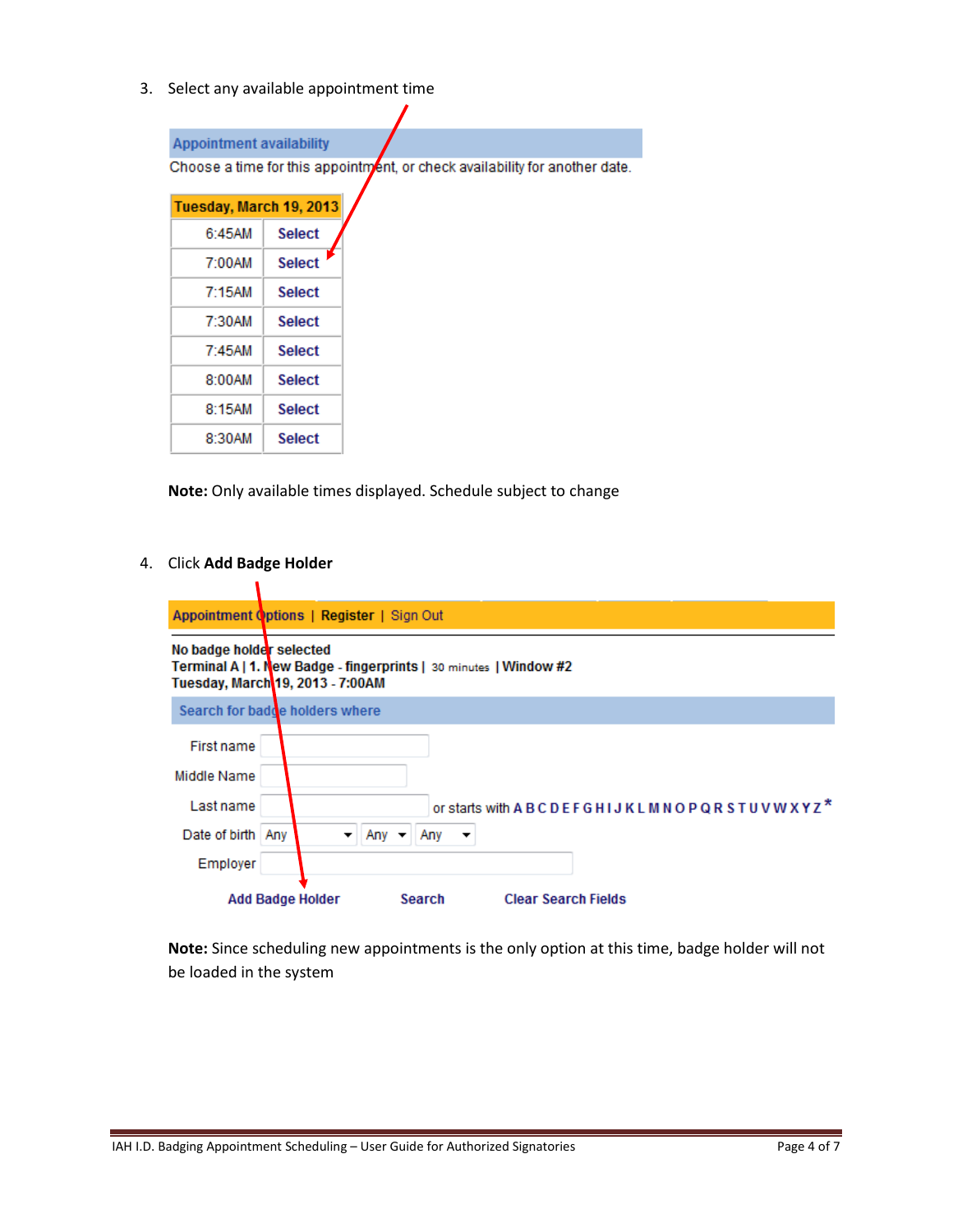|--|

5. Complete required information and click **Finish** 

Use this screen to enter or edit contact information for a badgeholder. To decrease duplicate entries PLEASE enter the middle name or initial in the specified field and enter the birthdate correctly.

| *First name Test         |                                     |  |
|--------------------------|-------------------------------------|--|
| Middle Name              |                                     |  |
| *Last name   Testing     |                                     |  |
| *Date of birth   January | $1970 -$<br>$1 - 7$<br>$\mathbf{v}$ |  |
| Email address            |                                     |  |
| Email format HTML        | $\overline{\phantom{a}}$            |  |
|                          | *Employer Allied Aviation           |  |
| * Required               |                                     |  |

6. Complete required checklist and appointment information and click **Next**

| Back | <b>Cancel Appointment Request</b> | $\vert$ Next $\vert$                                                                                                                   |  |
|------|-----------------------------------|----------------------------------------------------------------------------------------------------------------------------------------|--|
|      |                                   | The following additional information is requested from each badge holder when making an appointment for the selected appointment type. |  |

|            | $\bullet$ $\blacksquare$ Did you review (2) approved forms of required I.D. for the applicant?                    |
|------------|-------------------------------------------------------------------------------------------------------------------|
|            | $\mathbb{R}^*$ Did you review and sign the latest version of the appropriate badge application?                   |
|            | ■ bid you nform applicant of appointment date/time and to arrive to the badging office at least 10 minutes early? |
|            | Do you have any additional comments?                                                                              |
| * Required |                                                                                                                   |

**Note:** Required information subject to change

7. Review appointment details and click **Make Appointment**

| <b>Back</b>                                             | <b>Cancel Appointment Request</b>                                                                                                                                                                   | <b>Make Appointment</b>    |
|---------------------------------------------------------|-----------------------------------------------------------------------------------------------------------------------------------------------------------------------------------------------------|----------------------------|
| <b>Test Testing</b><br>Tuesday, March 19, 2013 - 7:00AM | Terminal A   1. New Badge - fingerprints   30 minutes   Window #2                                                                                                                                   | <b>Cancellation Policy</b> |
| <b>Review Appointment Details</b>                       |                                                                                                                                                                                                     |                            |
| <b>Appointment Details</b>                              | The details of your appointment request are shown below. Please review the details to ensure accuracy, and then click M <b>ake</b><br>Appointment in the lower right-hand corner to confirm.        |                            |
|                                                         | Badge Holder: Test Testing<br><b>Location: Terminal A</b><br>Appointment Type: 1. New Badge - fingerprints<br>Date: Tuesday, March 19, 2013 - 7:00AM<br>Duration: 30 minutes<br>Resource: Window #2 |                            |
|                                                         | <b>Note:</b> email notifications are sent to both the sponsor and the applicant once appointment is                                                                                                 |                            |

scheduled; add **noreply@houstontx.gov** to contacts to ensure not filtered as spam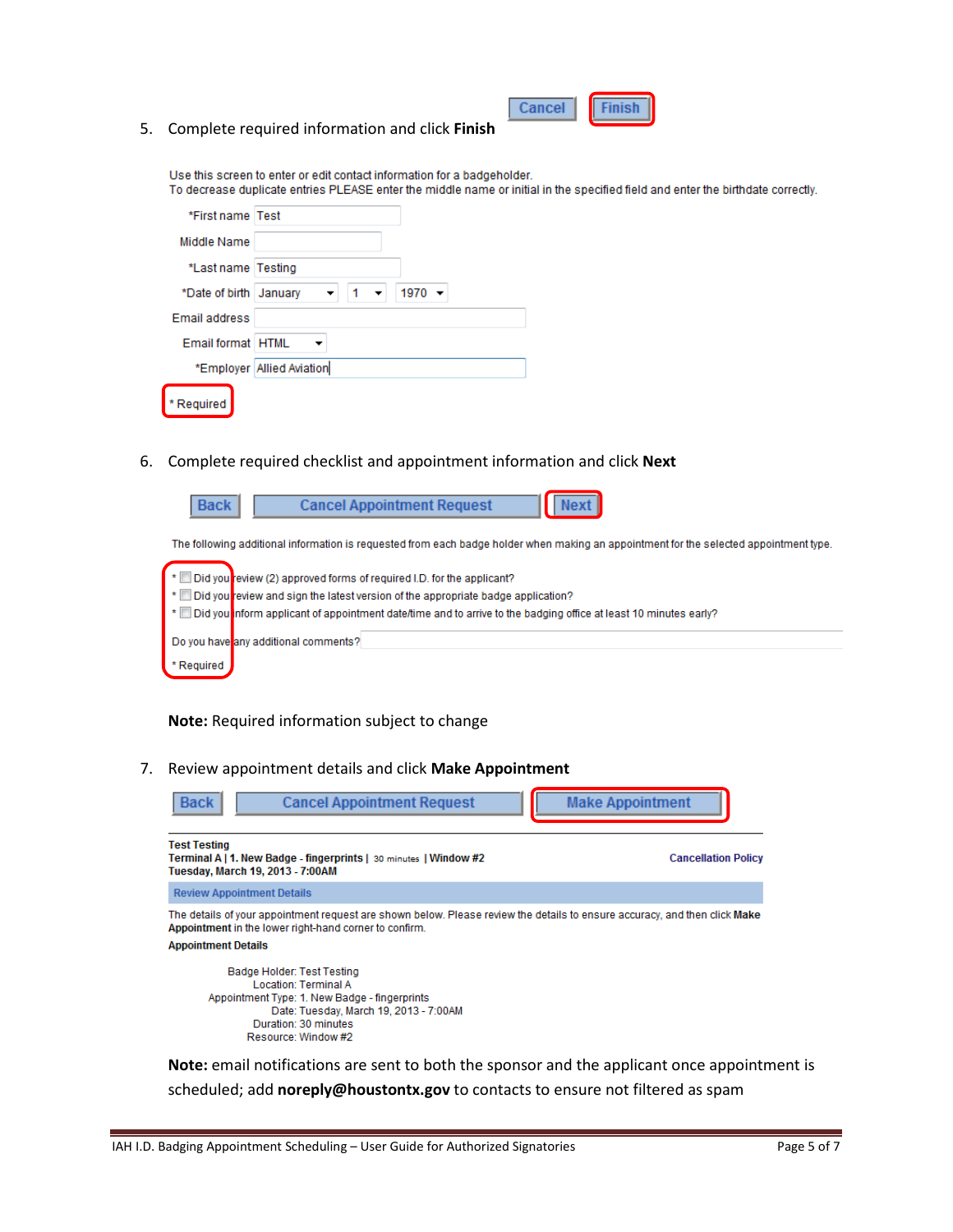#### **View/Cancel Appointments**

1. Click on the **Manage Appointments** tab, then select a date

**Note:** Use the +/- buttons or select the calendar icon to choose the date



2. Appointments are displayed above; click **Cancel** or **Details** as desired

**Note:** email notifications are sent to both the sponsor and the applicant (if email address provided during scheduling) as a reminder (1) day prior to appointment. If appointment is cancelled, another email is sent

- 3. For an alternative method to finding appointments, click on the **Badgeholders** tab
- 4. Type in a name and click **search**

| <b>Make Appointments</b>                | Manage Appointments          |                     | <b>Badgeholders</b>        | <b>Reports</b> | <b>My Account</b>                                                    |        |
|-----------------------------------------|------------------------------|---------------------|----------------------------|----------------|----------------------------------------------------------------------|--------|
| View Badgeholders   Sign Out            |                              |                     |                            |                |                                                                      | George |
| No badgeholder selected                 |                              |                     |                            |                |                                                                      |        |
| Search for badgeholders where           |                              |                     |                            |                |                                                                      |        |
| First name                              |                              |                     |                            |                |                                                                      |        |
| Last name I lynch                       |                              |                     |                            |                | or starts with A B C D E F G H I J K L M N O P Q R S T U V W X Y Z * |        |
| Date of birth  <br>Any                  | $\checkmark$<br>Any $ $<br>v | Any<br>$\checkmark$ |                            |                |                                                                      |        |
| <b>Add Badgeholder</b>                  |                              | Search              | <b>Clear Search Fields</b> |                |                                                                      |        |
| 2 badgeholder(s) found.                 |                              |                     |                            |                |                                                                      |        |
| <b>Actions</b>                          |                              | <b>First name</b>   | Last name                  | Date of birth  |                                                                      |        |
| Edit View Appointments Make Appointment |                              | Chris               | Lynch                      | 1/1/1970       |                                                                      |        |
| Edit View Appointments Make Appointment |                              | John                | Lynch                      | 4/1/1962       |                                                                      |        |

5. Select **View Appointments**; here you can view the details or cancel the appointment for this badge holder